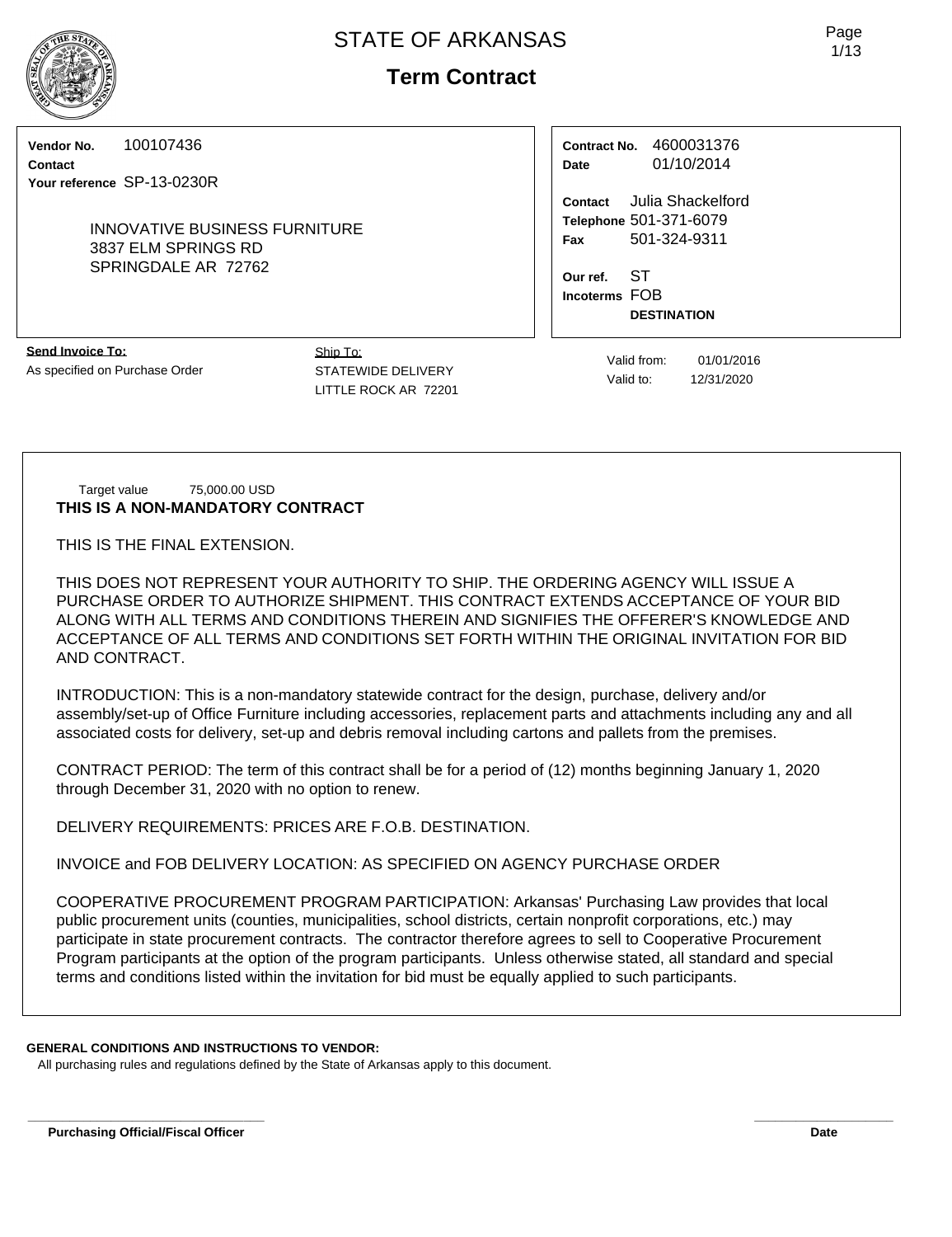**Term Contract**

**Vendor No.** 100107436 **Contact Your reference** SP-13-0230R **Contract No.** 4600031376 **Date** 01/10/2014 **Our reference** ST

| Item | <b>Material/Description</b>                         | <b>Target QtyUM</b> |          | <b>Unit Price</b> | <b>Amount</b> |
|------|-----------------------------------------------------|---------------------|----------|-------------------|---------------|
| 0001 | 10131663<br>TABLE SCHOOL CAFETERIA                  | 1,000.00            | Lump Sum | 1.00              | \$1,000.00    |
| 0002 | 10131672<br><b>CHAIR CAFETERIA</b>                  | 1,000.00            | Lump Sum | 1.00              | \$1,000.00    |
| 0003 | 10131666<br>SHELVING FILING HIGH DENSITY            | 1,000.00            | Lump Sum | 1.00              | \$1,000.00    |
| 0004 | 10131667<br>FILING LATERAL/VERTICAL                 | 1,000.00            | Lump Sum | 1.00              | \$1,000.00    |
| 0005 | 10131668<br>FILING MOVABLE ISLE/ROTARY              | 1,000.00            | Lump Sum | 1.00              | \$1,000.00    |
| 0006 | 10131676<br>ACCESSORIES FREESTANDING CASEGOODS      | 1,000.00            | Lump Sum | 1.00              | \$1,000.00    |
| 0007 | 10131677<br>DESK FREESTANDING CASEGOODS             | 10,000.00           | Lump Sum | 1.00              | \$10,000.00   |
| 0008 | 10131678<br>SHELVING FREESTANDING CASEGOODS         | 1,000.00            | Lump Sum | 1.00              | \$1,000.00    |
| 0009 | 10131679<br>TABLE FREESTANDING CASEGOODS CONF/TRAIN | 2,000.00            | Lump Sum | 1.00              | \$2,000.00    |
| 0010 | 10131669<br>SHELVING/BOOK CARTS LIBRARY             | 1,000.00            | Lump Sum | 1.00              | \$1,000.00    |
| 0011 | 10131670<br><b>CARREL STUDY LIBRARY</b>             | 1,000.00            | Lump Sum | 1.00              | \$1,000.00    |
| 0012 | 10131671<br><b>TABLE/CHAIR LIBRARY</b>              | 1,000.00            | Lump Sum | 1.00              | \$1,000.00    |
| 0013 | 10131673<br><b>ACCESSORIES LOUNGE/RECEPTION</b>     | 1,000.00            | Lump Sum | 1.00              | \$1,000.00    |
| 0014 | 10131674<br>SEATING LOUNGE/RECEPTION                | 5,000.00            | Lump Sum | 1.00              | \$5,000.00    |

**GENERAL CONDITIONS AND INSTRUCTIONS TO VENDOR:**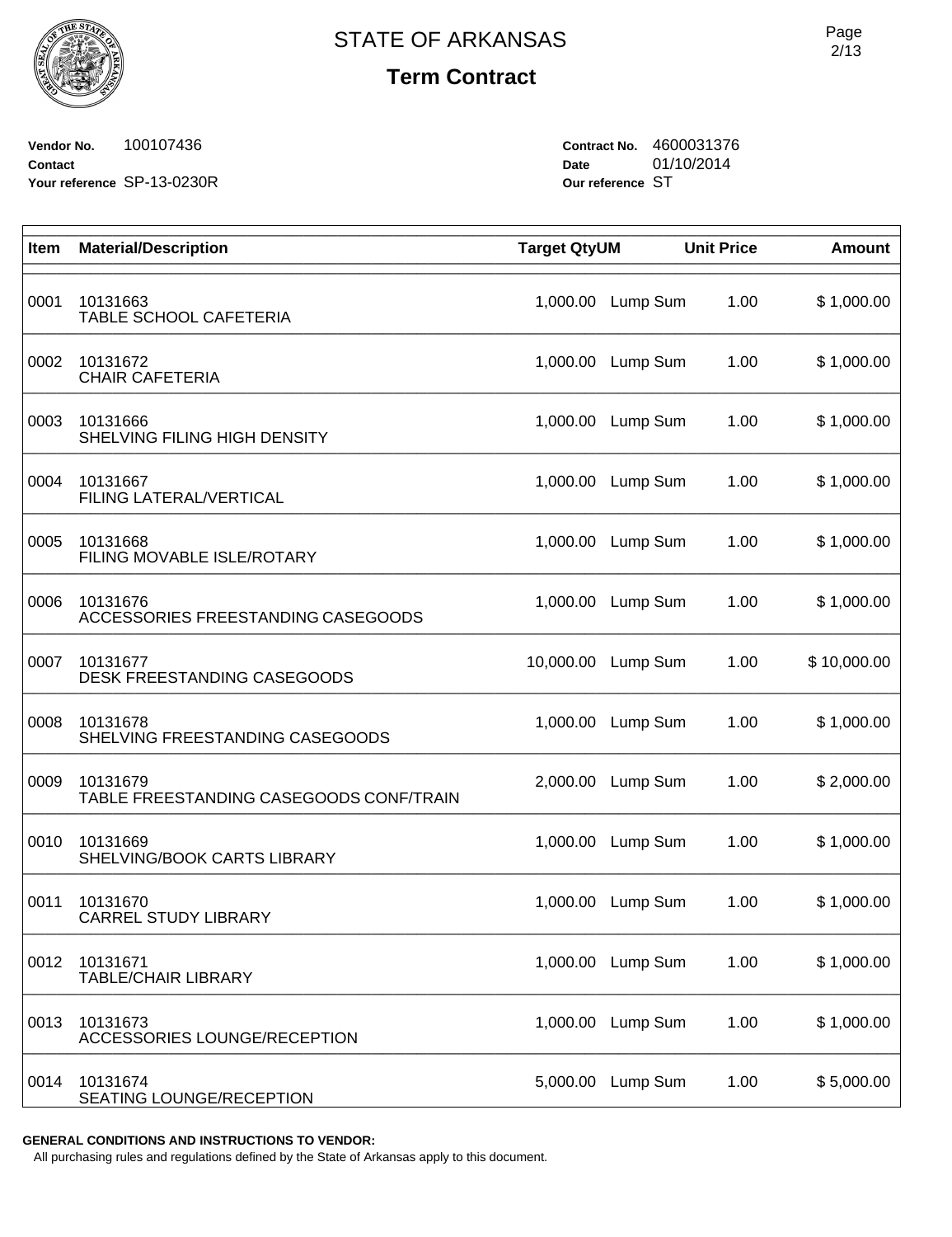

# **Term Contract**

**Vendor No.** 100107436 **Contact Your reference** SP-13-0230R **Contract No.** 4600031376 **Date** 01/10/2014 **Our reference** ST

| Item | <b>Material/Description</b>                   | <b>Target QtyUM</b> |                   | <b>Unit Price</b> | <b>Amount</b> |
|------|-----------------------------------------------|---------------------|-------------------|-------------------|---------------|
| 0015 | 10131675<br>TABLE LOUNGE/RECEPTION            | 5,000.00            | Lump Sum          | 1.00              | \$5,000.00    |
| 0016 | 10131629<br>DESK SCHOOL ADMIN/TEACHER         |                     | 2,000.00 Lump Sum | 1.00              | \$2,000.00    |
| 0017 | 10131660<br><b>DESK SCHOOL STUDENT</b>        | 1,000.00            | Lump Sum          | 1.00              | \$1,000.00    |
| 0018 | 10131662<br>TABLE SCHOOL CLASSROOM ACTIVITY   | 1,000.00            | Lump Sum          | 1.00              | \$1,000.00    |
| 0019 | 10131665<br><b>SEATING SCHOOL</b>             | 5,000.00            | Lump Sum          | 1.00              | \$5,000.00    |
| 0020 | 10131680<br><b>SEATING ERGO/TASK</b>          | 3,000.00            | Lump Sum          | 1.00              | \$3,000.00    |
| 0021 | 10131681<br>SEATING EXECUTIVE/MANAGEMENT      | 2,000.00            | Lump Sum          | 1.00              | \$2,000.00    |
| 0022 | 10131682<br>SEATING FIXED/RAIL AUDITORIUM     | 3,000.00            | Lump Sum          | 1.00              | \$3,000.00    |
| 0023 | 10131683<br><b>SEATING SIDE/STACK</b>         | 3,000.00            | Lump Sum          | 1.00              | \$3,000.00    |
| 0024 | 10131685<br>ACCESSORIES MODULAR SYSTEMS       | 5,000.00            | Lump Sum          | 1.00              | \$5,000.00    |
| 0025 | 10131687<br>FRAME/TILE MODULAR SYSTEMS        | 5,000.00            | Lump Sum          | 1.00              | \$5,000.00    |
| 0026 | 10131688<br>PANEL MODULAR SYSTEMS             |                     | 5,000.00 Lump Sum | 1.00              | \$5,000.00    |
| 0027 | 10131689<br>DESKING OPEN PLAN MODULAR SYSTEMS |                     | 5,000.00 Lump Sum | 1.00              | \$5,000.00    |
| 0031 | 10131624<br>DESK SPECIALTY TECHNOLOGY SUPPORT |                     | 500.00 Lump Sum   | 1.00              | \$500.00      |

**GENERAL CONDITIONS AND INSTRUCTIONS TO VENDOR:**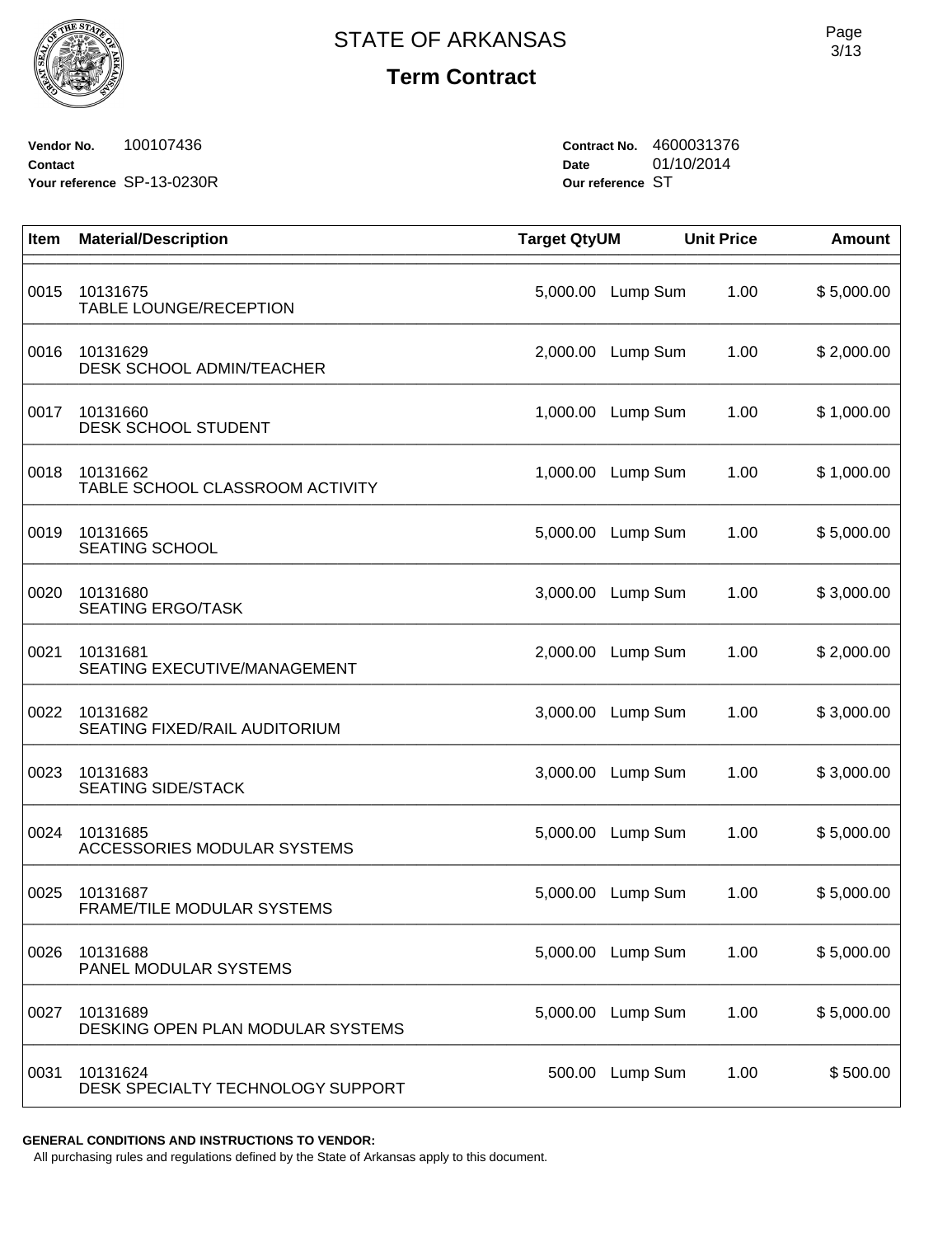**Term Contract**

**Vendor No.** 100107436 **Contact Your reference** SP-13-0230R **Contract No.** 4600031376 **Date** 01/10/2014 **Our reference** ST

| <b>Item</b> | <b>Material/Description</b>                | Target QtyUM | <b>Unit Price</b> | Amount   |
|-------------|--------------------------------------------|--------------|-------------------|----------|
| 0032        | 10131621<br>SUPPORT, KEYBOARD, TECHNOLOGY  | 500.00       | Lump Sum<br>1.00  | \$500.00 |
| 0033        | 10131622<br>LIGHTING TECHNOLOGY SUPPORT    | 500.00       | Lump Sum<br>1.00  | \$500.00 |
| 0034        | 10131623<br>MONITOR ARM TECHNOLOGY SUPPORT | 500.00       | 1.00<br>Lump Sum  | \$500.00 |
|             |                                            |              |                   |          |

Estimated Net Value **75,000.00** 

## **SECTION 1 - GENERAL INFORMATION**

1.1 INTRODUCTION: This is a non-mandatory statewide contract for the design, purchase, delivery and/or assembly/set-up of Office Furniture including accessories, replacement parts and attachments including any and all associated costs for delivery, set-up and debris removal including cartons and pallets from the premises.

1.2 COOPERATIVE PURCHASING PROGRAM PARTICIPATION: Arkansas' Purchasing Law provides that local public procurement units (counties, municipalities, school districts, certain nonprofit corporations, etc.) may participate in state purchasing contracts. The contractor therefore agrees to sell to Cooperative Purchasing Program participants at the option of the program participants. Unless otherwise stated, all standard and special terms and conditions listed within the contract must be equally applied to such participants.

1.3 TYPE OF CONTRACT: The contract will be a one (1) year term contract from the date of award. Upon mutual agreement by the contractor and OSP, the contract may be renewed on a year-to-year basis, for up to (six (6)) additional (one year terms) or a portion thereof. In no event shall the total contract term be more than seven (7) years.

1.4 PAYMENT AND INVOICE PROVISIONS: An itemized invoice addressed to the ordering entity shall reference purchase order number, contract number, quantity, description, list and net unit price. Installation/Labor and any other ancillary charges will be shown as a separate line item on all quotes and invoices.

Payment will be made in accordance with applicable State of Arkansas accounting procedures upon acceptance by the Agency. The State may not be invoiced in advance of delivery and acceptance of any commodity. Payment will be made only after the contractor has successfully satisfied the state agency as to the goods purchased. Contractor should invoice agency by an itemized list of charges. Purchase Order Number and/or Contract Number should be referenced on each invoice.

1.5 RECORD RETENTION: The contractor shall be required to maintain all pertinent financial and accounting records and evidence pertaining to the contract in accordance with generally accepted principles of accounting and other procedures specified by the State of Arkansas. Access will be granted upon request, to State or Federal Government entities or any of their duly authorized representatives.

#### **GENERAL CONDITIONS AND INSTRUCTIONS TO VENDOR:**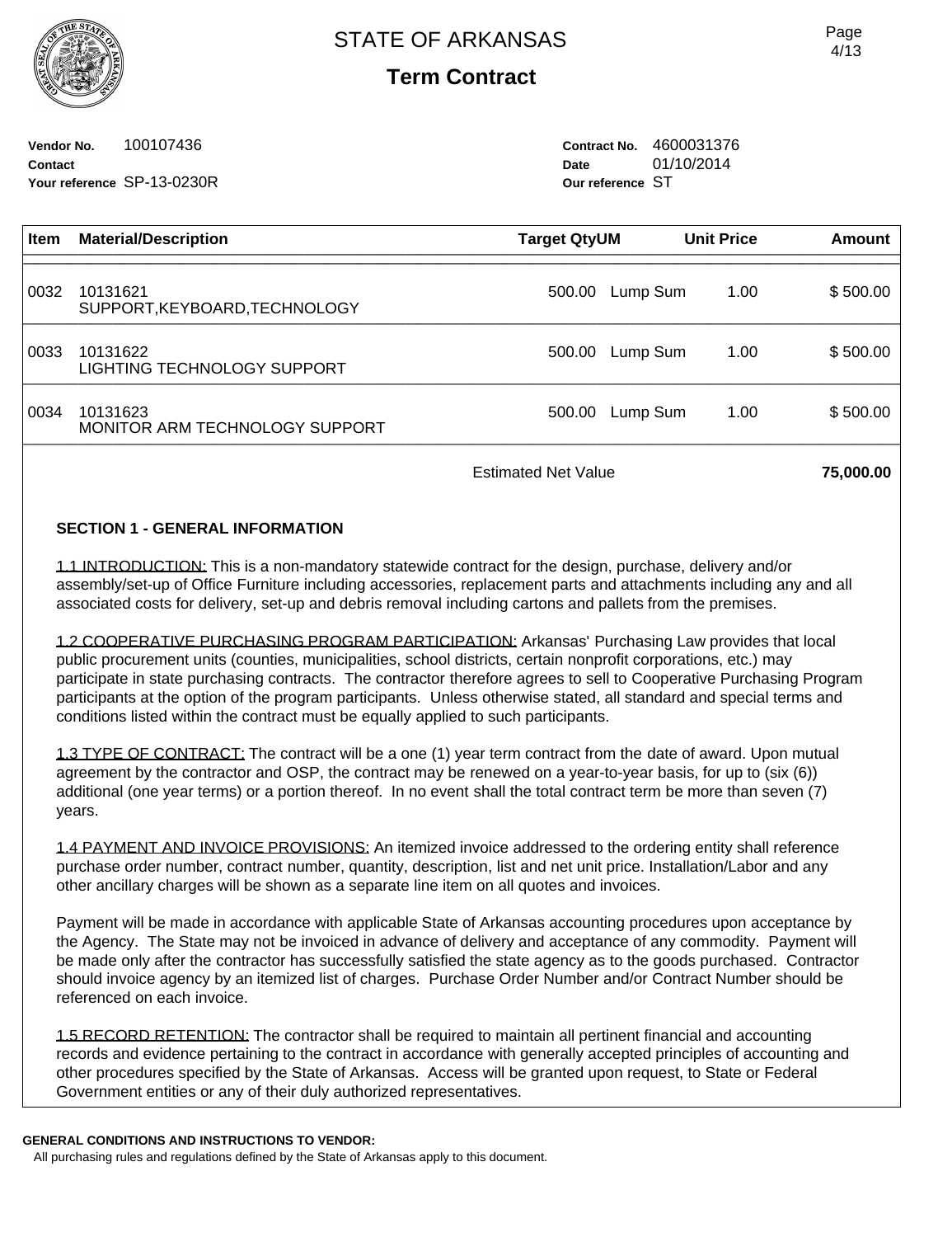**Term Contract**

**Vendor No.** 100107436 **Contact Your reference** SP-13-0230R **Contract No.** 4600031376 **Date** 01/10/2014 **Our reference** ST

Financial and accounting records shall be made available, upon request, to the State of Arkansas' designee at any time during the contract period and any extension thereof, and for five (5) years from expiration date and final payment on the contract or extension thereof.

1.6 PRIME CONTRACTOR RESPONSIBILITY: The contractor will be required to assume prime contractor responsibility for the contract and will be the sole point of contact with regard to all commodities, services and support. The prime contractor may delegate facilitation of contract orders to their "Authorized/Certified Dealers" only. This delegation will in no way relieve the contractor of any contractual obligations set forth in this Contract Award.

### 1.7 CONTRACT INFORMATION

- 1. The State of Arkansas may not contract with another party:
- a. Upon default, to pay all sums to become due under a contract.
- b. To pay damages, legal expenses or other costs and expenses of any party.
- c. To conduct litigation in a place other than Pulaski County, Arkansas
- d. To agree to any provision of a contract; which violates the laws or constitution of the State of Arkansas.
- 2. A party wishing to contract with the State of Arkansas should:
- a. Remove any language from its contract which grants to it any remedies other than:
- i. The right to possession.
- ii. The right to accrued payments.
- iii. The right to expenses of de-installation.
- iv. The right to expenses of repair to return the equipment to normal working order, normal wear and tear excluded.
- v. The right to recover only amounts due at the time of repossession and any unamortized nonrecurring cost as allowed by Arkansas Law.
- b. Include in its contract that the laws of the State of Arkansas govern the contract.
- c. Acknowledge that contracts become effective when awarded by the State Procurement Official.

1.8 CONDITIONS OF CONTRACT: The contractor shall at all times observe and comply with federal and State laws, local laws, ordinances, orders, and regulations existing at the time of or enacted subsequent to the execution of this contract which in any manner affect the completion of the work. The contractor shall indemnify and save harmless the agency and all its officers, representatives, agents, and employees against any claim or liability arising from or based upon the violation of any such law, ordinance, regulation, order or decree by an employee, representative, or subcontractor of the contractor.

1.9 STATEMENT OF LIABILITY: The State will demonstrate reasonable care but shall not be liable in the event of loss, destruction, or theft of contractor-owned items to be delivered or to be used in the installation of deliverables. The contractor is required to retain total liability until the deliverables have been accepted by the "authorized agency official." At no time will the State be responsible for or accept liability for any contractor-owned items.

1.10 AWARD RESPONSIBILITY: The State Procurement Official will be responsible for award and administration of any resulting contract.

1.11 DELEGATION AND/OR ASSIGNMENT: The contractor shall not assign the contract in whole or in part or any payment arising there from without the prior written consent of the State Procurement Official. The contractor may

## **GENERAL CONDITIONS AND INSTRUCTIONS TO VENDOR:**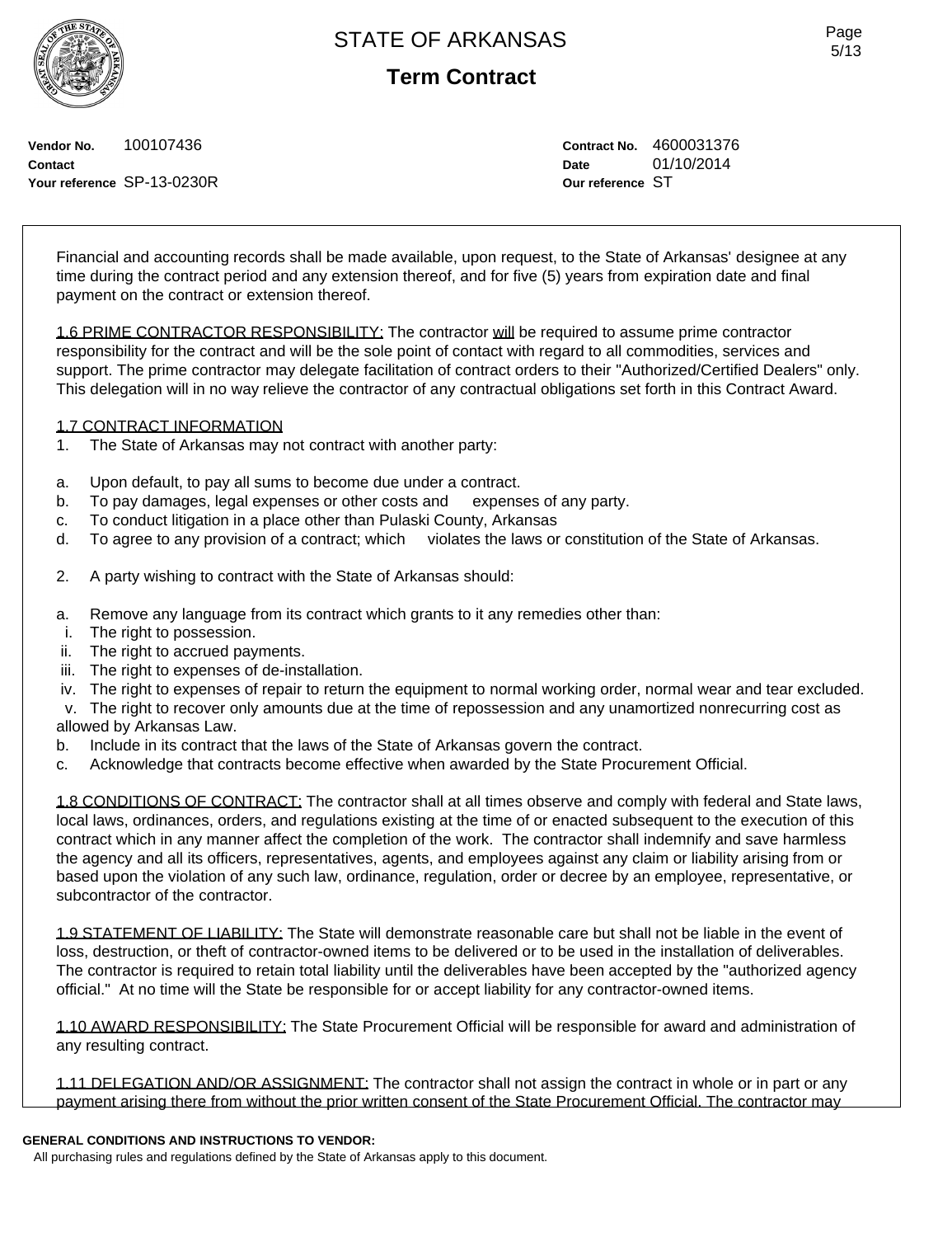**Term Contract**

**Vendor No.** 100107436 **Contact Your reference** SP-13-0230R **Contract No.** 4600031376 **Date** 01/10/2014 **Our reference** ST

delegate facilitation of contract orders to their "Authorized/Certified Dealers" only. This delegation will in no way relieve the contractor of any contractual obligations set forth in this Contract Award.

1.12 DISCOUNT CHANGE CLAUSE: The contractor may offer larger discount percentages for products, accessories, replacement parts and attachments at any time during the contract term.

1.13 LENGTH OF PRICE GUARANTEE: Discount percentages shall be firm for the term of the contract.

1.14 DELIVERY: FOB DESTINATION, INSIDE DELIVERY, FREIGHT PAID: Whenever possible, contractors should give the ordering entities 3 working days prior notice of any deliveries and/or installations. Furniture contractors will not be responsible for the removal/moving of existing furnishings unless requested by the ordering entity. Contractors should verify site readiness prior to delivery. All deliveries will be made during normal working hours unless otherwise arranged with the ordering entity. Contractor will communicate any scheduling delays and/or changes immediately. Agencies will not be responsible for any freight damage, concealed or otherwise.

1.15 SPECIAL DELIVERY INSTRUCTIONS: All shipments will be FOB destination (as specified on Ordering Entity Purchase Order).

### **Delivery/Installation Instructions:**

Due to the varying locations and circumstances involved in deliveries and installations, all deliveries and installations will be quoted on a project by project basis.

All installation, labor, and or delivery charges must be shown as a separate line item on quotes and invoices.

One of the following delivery methods must be specified on every Agency Purchase Order:

(1) Drop Shipped: Off loaded by carrier to an Agency loading dock or designated area. There will be no charge to the ordering Agency for this delivery method.

(2) Inside Delivery: Off loaded, un-boxed/wrapped and placed in pre-determined locations within the building. Contractor will be responsible for the removal of any trash, packaging materials, and cartons associated with the delivery.

(3) Delivered and Installed: Off loaded, and installed. Installation shall include but not limited to; any and all labor, material, and tools necessary to install furniture in accordance with approved plans and specifications and/or the direction of authorized agency personnel. The installation company will be responsible for the removal of any trash, packing material, and cartons associated with their installation.

The contractor/installation company will repair/replace (to the satisfaction of the ordering entity) any damage to the building or its contents that they (the contractor) caused in the course of their work. This includes but is not limited to: walls, floors, floor coverings, ceilings, elevators, doors, doorways, and any existing fixtures and furniture. The agency may withhold payment until repairs are satisfactorily completed.

1.16 ACCEPTANCE STANDARDS: Inspection and acceptance/rejection of products shall be made within thirty (30) days of receipt or upon completion of installation should that installation period extend beyond thirty (30) days. Ordering entity shall have the option to return any products within the thirty (30) days.

#### **GENERAL CONDITIONS AND INSTRUCTIONS TO VENDOR:**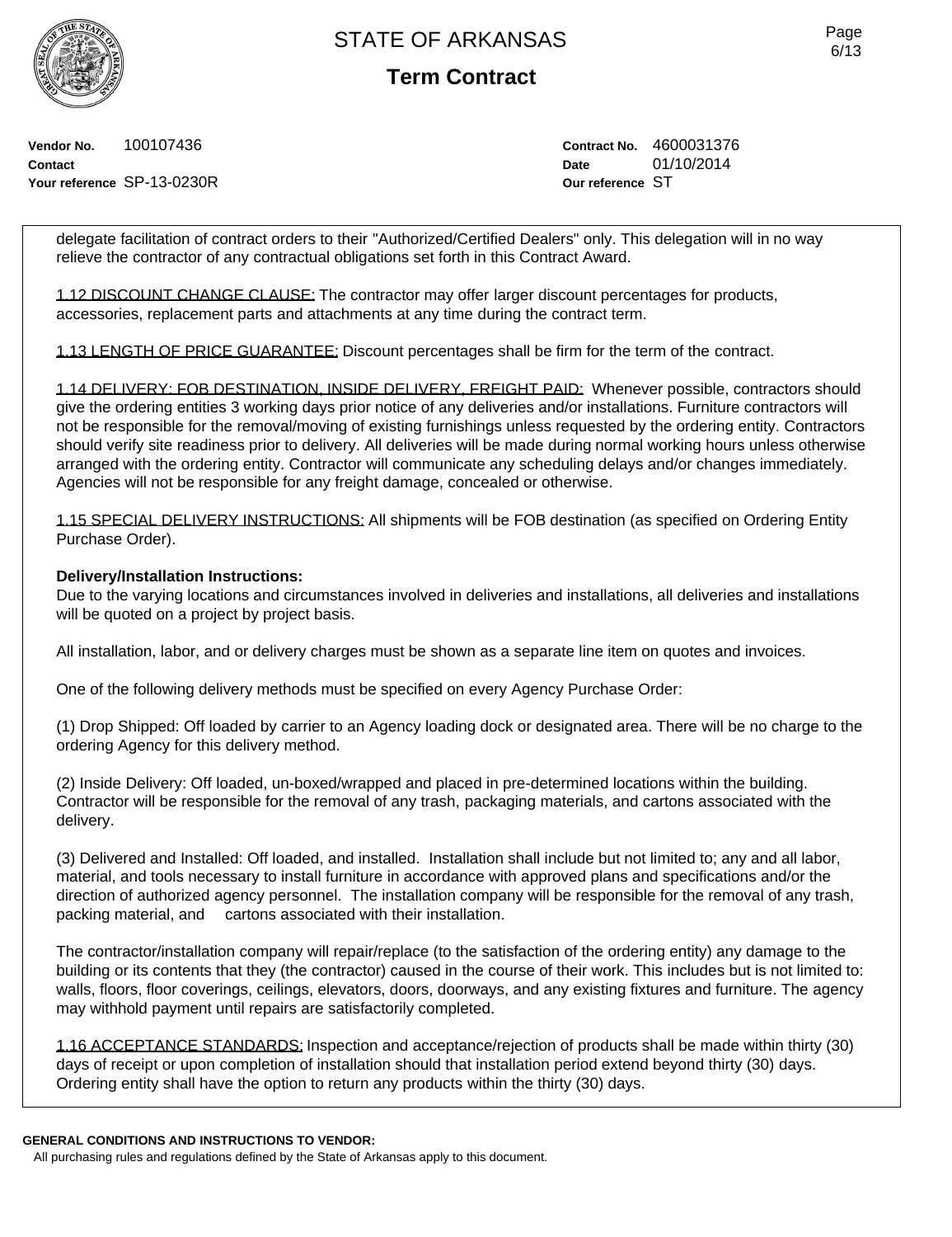**Term Contract**

**Vendor No.** 100107436 **Contact Your reference** SP-13-0230R **Contract No.** 4600031376 **Date** 01/10/2014 **Our reference** ST

Return Requirements: Ordering entity shall coordinate returns with the Contractor. Upon notification by the ordering entity of a duplicate shipment, over-shipment or shipment in poor condition, the products must be promptly removed at the contractor and/or dealer's expense. Ordering entities reserve the right to return products for defects in material and/or workmanship. In the event of product return, the ordering entity reserves the right to accept either a full refund for the returned product or a replacement of the product.

Performance Requirements: The ordering entity reserves the right to inspect and verify that all deliveries are in accordance with specifications, both at the point of delivery and at the point of use. For orders that specify an "authorized party" to receive and inspect deliveries and/or installations, acceptance and inspection procedures must be performed by the "authorized party" to be considered and accepted by the ordering entity. Products inspected at the time of use are subject to refusal and return requirements for issues of quality such as defects in manufacturing and/or workmanship. Products will not be considered accepted by the ordering entity until the installation is complete for the applicable products.

**1.17 CANCELLATION:** In the event the State no longer needs the service or commodity specified in the contract or purchase order due to program changes, changes in laws, rules, or regulations, relocation of offices, or lack of appropriated funding, the State may cancel the contract or purchase order by giving the contractor written notice of such cancellation thirty (30) days prior to the date of cancellation.

# **SECTION 2 - SPECIFIC REQUIREMENTS**

2.1 QUALITY: The items must be in conformance with normal industry standards as specified within this Contract Award.

**2.2 GUIDELINES:** The Office of State Procurement adheres to all guidelines set forth by the State and Federal Government concerning The Americans with Disabilities Act (ADA) as well as all mandated fire codes.

2.3 ORDERING PROCEDURE: Orders placed against this contract may be in the form of an agency issued purchase order on an as-required basis. Or an agency may also use the Arkansas State Purchasing Card (P-Card) to purchase furniture.

2.4 QUANTITY BASIS OF CONTRACT - NO GUARANTEED QUANTITIES: The contract established has no guarantee of any specific quantity and the State is obligated only to buy that quantity which is needed by its agencies.

2.5 MINIMUM ORDER QUANTITY: The State makes no commitment to purchase any minimum or maximum quantity, or dollar volume of products from the selected suppliers. Utilization of this agreement will be on an as needed basis by State Agencies and/or Cooperative Participants, Cities, Counties, Schools K-12, Colleges and Universities. The State will award to multiple suppliers; however, the State reserves the right to purchase like and similar products from other suppliers as necessary to meet operational requirements.

Note: Issuance of an award does not quarantee an order.

2.6 reporting requirements: The product manufacturer agrees to provide a yearly sales report to the Office of State Procurement. This report is due on the 15th of July following the year's activity. The report **must** include the total sales of all furniture orders against the contract. The report should include the following: reporting time period,

## **GENERAL CONDITIONS AND INSTRUCTIONS TO VENDOR:**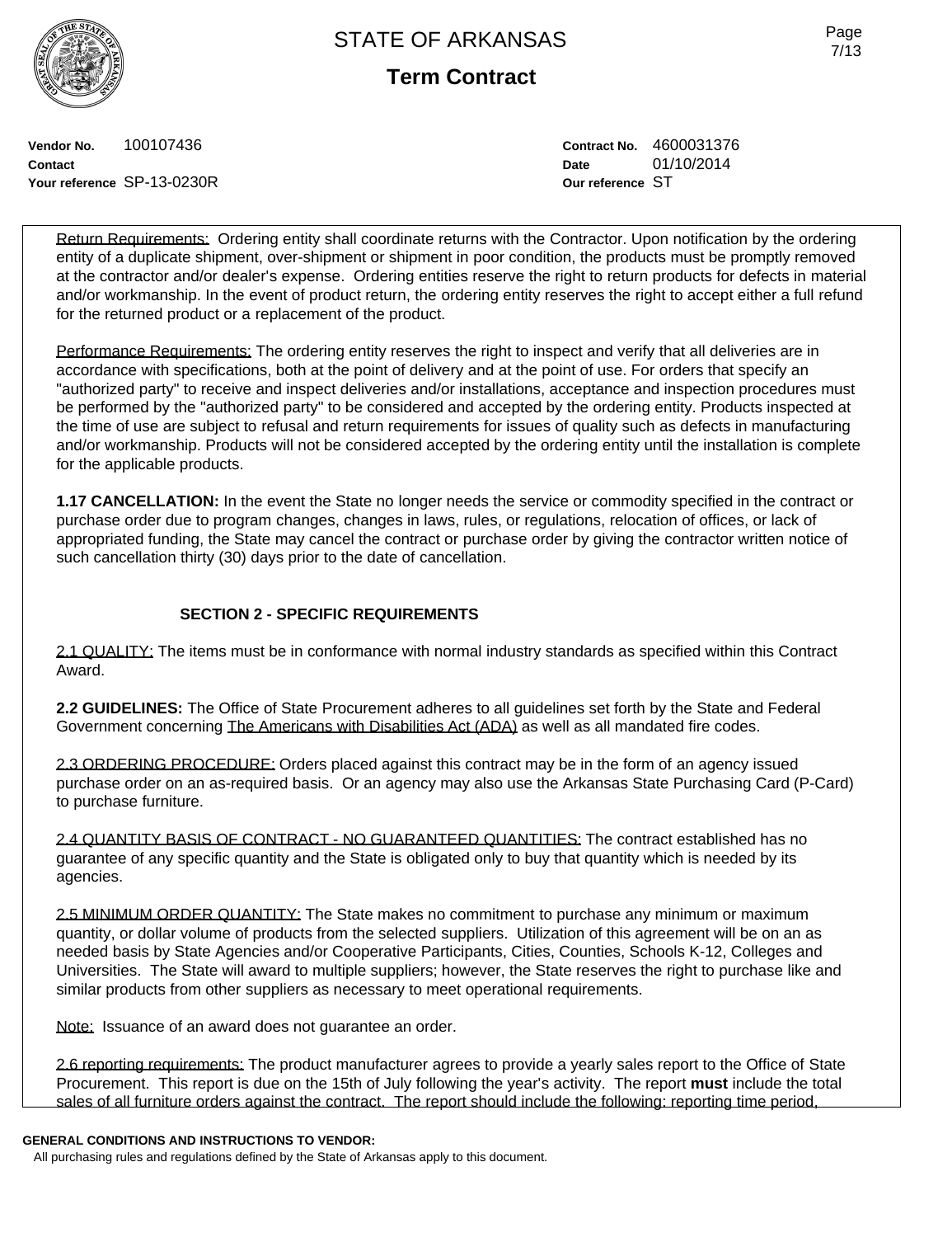**Term Contract**

**Vendor No.** 100107436 **Contact Your reference** SP-13-0230R **Contract No.** 4600031376 **Date** 01/10/2014 **Our reference** ST

manufacturer/dealer name, furniture category, quantity and dollar value of each item sold, and the name of the purchasing entity.

Note: OSP reserves the right to request a sales report on an as-needed basis.

Email report to: osp-furniture@dfa.arkansas.gov

2.7 FURNITURE CLASSIFICATIONS: Furniture classifications include but not limited to: Cafeteria, Dormitory, Library Shelving and Library Related, Lounge, Systems (Modular), School (Classroom), Freestanding, Seating, Filing Systems and Equipment, and Technology Support.

### 2.8 GENERAL DEFINITION OF PRODUCTS:

## **Item 1: Cafeteria Furniture**

- · Mobile tables on rollers with or without benches or stools.
- · Round and rectangular cafeteria tables without benches or stools.

### **Item 2: Dormitory Furniture**

· Metal, wood, or wood clad metal wardrobes, beds and mattresses, night stands, chest of drawers, and single pedestal dormitory student desks with keyboard or center drawers.

### **Item 3: Library Shelving and Library Related Furniture**

· Cantilever, reversed cantilever, four post library shelving (all of which include mobile shelving), and end panels for covering end of panels.

· Library Related Furniture, which includes but not limited to: book trucks, circulation desks, library tables, card catalogs, study carrels, storage cabinets, periodical racks, dictionary stands, and display cases.

### **Item 4: Lounge Furniture**

· Upholstered wood, metal, or rotationally molded lounge seating which includes but not limited to: (lounge chairs, recliners, love seats, sofas, and assemblies and replacements only).

· Complimentary tables, benches, and ottomans for lounge seating. Manufacturers must have lounge seating to match tables, benches and ottomans.

· Upholstered wood or metal multiple seating, ganging seating, and tandem seating.

## **Item 5: Systems Furniture (Modular)**

· A complete and comprehensive catalog of all systems furniture, including modular work stations, lines and accessories.

· Metal, wood or laminate modular furniture, these can include complimentary components such as keyboard

## **GENERAL CONDITIONS AND INSTRUCTIONS TO VENDOR:**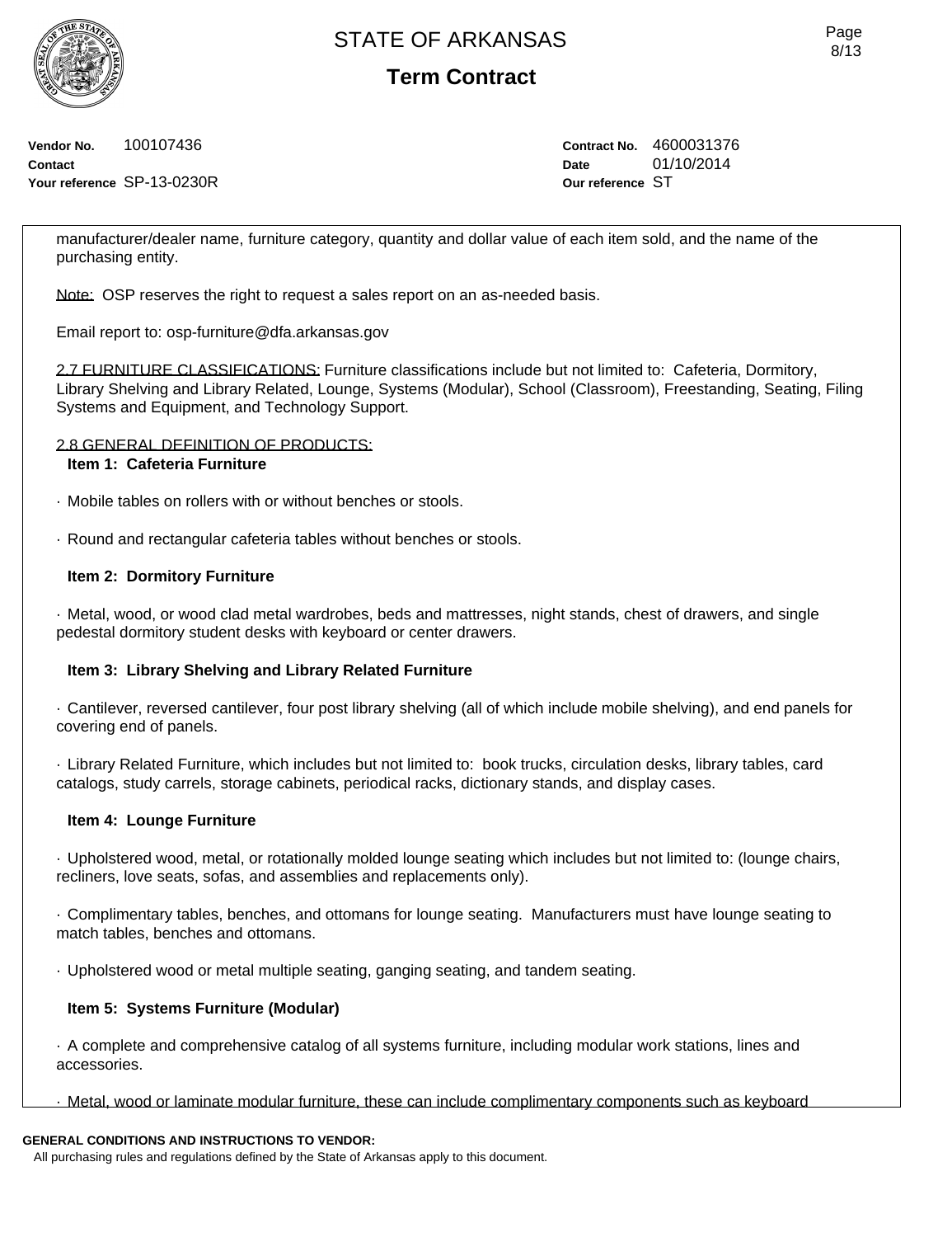

**Term Contract**

**Vendor No.** 100107436 **Contact Your reference** SP-13-0230R **Contract No.** 4600031376 **Date** 01/10/2014 **Our reference** ST

drawers, task lights, tack boards, etc. and storage units.

## **Item 6: School Furniture (Classroom)**

- · Student desk, chair desks, tablet arm chairs and stools.
- · Single unit pedestal teacher's desks
- · Study carrels and storage cabinets
- · Stacking chairs, student chairs and folding chairs

· Classroom activity, computer, folding, training tables and accessories, such as, ganging devices, electrical/data components and storage dollies.

## **Item 7: Freestanding/Casegoods Furniture**

- · A complete and comprehensive catalog of all case goods, furniture, (including folding and mobile) desks and tables.
- · Conference room tables, lecterns, media cabinets, storage cabinets and presentation boards

### **Item 8: Seating**

· A complete and comprehensive catalog of chairs, auditorium and general seating.

· Wood, metal or ergonomic seating which may include but limited to: executive, managerial, task, operational, stools, side, occasional, stacking, conference, and theater type seating.

· Products must meet or exceed ANSI/BIFMA requirements.

### **Item 9: Filing Systems and Equipment**

· A complete and comprehensive catalog of filing systems including vertical and lateral files, bookcases, mobile cabinets and freestanding file cabinets.

### **Item 10: Technology Support Furniture**

· A complete and comprehensive catalog of technology support furniture to support technology based learning environments.

**ANY PERMANENT FURNITURE INSTALLATION** for State Agencies as well as requested space alterations, attached fixtures, furnishings and erected additions must have Arkansas Building Authority (ABA) approval if:

- **(a)** The building is owned by ABA and/or
- **(b)** The product and installation exceeds the sum of \$20,000.00. (Excluding ABA exempt agencies)

Note: the Americans with Disabilities ACT and the Arkansas *Fire Codes* must be adhered to as set forth by local and

## **GENERAL CONDITIONS AND INSTRUCTIONS TO VENDOR:**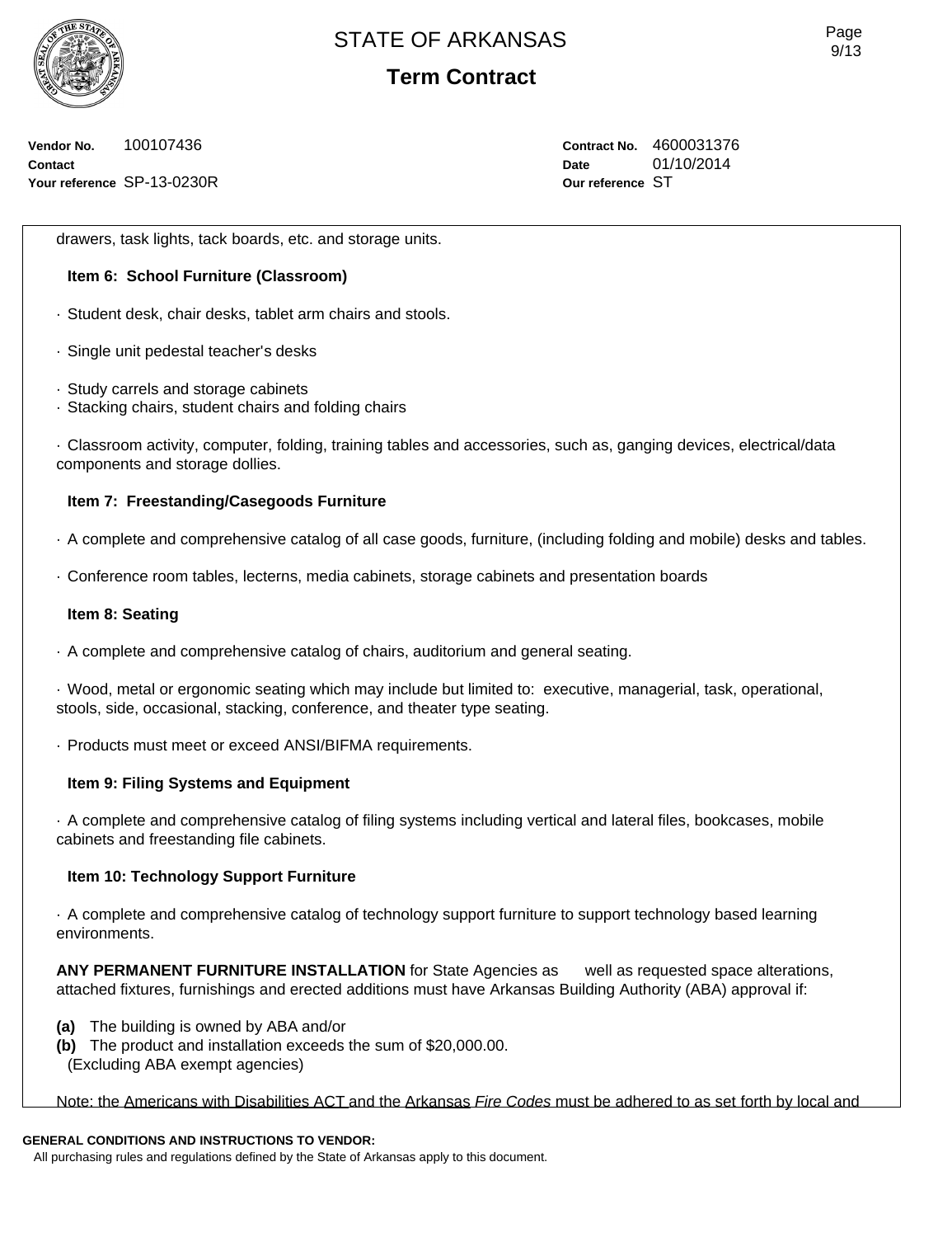

**Term Contract**

**Vendor No.** 100107436 **Contact Your reference** SP-13-0230R **Contract No.** 4600031376 **Date** 01/10/2014 **Our reference** ST

federal guidelines by the ordering entity and the contractor.

Codes, Permits, Licenses for Permanent Installation:

The contractor must comply with all State mandatory licensing requirements prior to installation. Questions on licensing requirements should be directed to the State Licensing Board. Contractor must furnish and install all furniture and materials in compliance with all applicable codes, whether local, state, or federal; and that all permits or licenses required for installation will be obtained without cost to the State.

2.9 PRODUCT MANUFACTURER'S SUPPLIERS: Only those dealers/distributors listed by the manufacturer will be considered authorized to act on behalf of the Product Manufacturer.

2.10 CONTRACT RENEWAL PERIOD: FURNITURE ADDITIONS/DELETIONS: Contractors wishing to make furniture additions/changes to their contract during the contract period should be aware of the following:

Additions/changes will be allowed only once during a contract period. No changes to discount percentages are allowed during this contract period.

Additions/changes must be submitted during the contract renewal period.

When requesting additions and/or changes; contractor shall submit a request either by letter or via email which shall include a list of all items being proposed for addition and/or change.

Contractor shall submit all required documents supporting any new items.

Product literature for all new items shall also be submitted with the request.

Contractor is responsible for submitting a complete name, address, email address, phone and fax numbers when a new dealer is added.

2.11 PRICE LISTS AND PRODUCT INFORMATION: Contractors should provide an electronic version of the proposed price list in an Excel format or pdf on a jump drive. Also provide a dealer list, if applicable in an Excel format with "read and write" capabilities on the same jump drive. No costs or expenses associated with providing this information in the required format shall be charged to the State of Arkansas. At the time of contract renewal contractor will furnish OSP with an updated dealer list and published price list.

2.12 LITERATURE: The manufacturer/dealer shall furnish price lists, catalogs, and description literature upon request by any using entity, and at no cost to the entity.

2.13 SPECIAL PACKAGING: Items shall be packaged and cartoned so as to protect the contents from damage during shipment, handling and storage. Shipping container shall have a label with the following information:

Name of Receiving Agency Agency Purchase Order Number Name of Supplier Item Description of Contents Manufacturer Name Model Name and Number

#### **GENERAL CONDITIONS AND INSTRUCTIONS TO VENDOR:**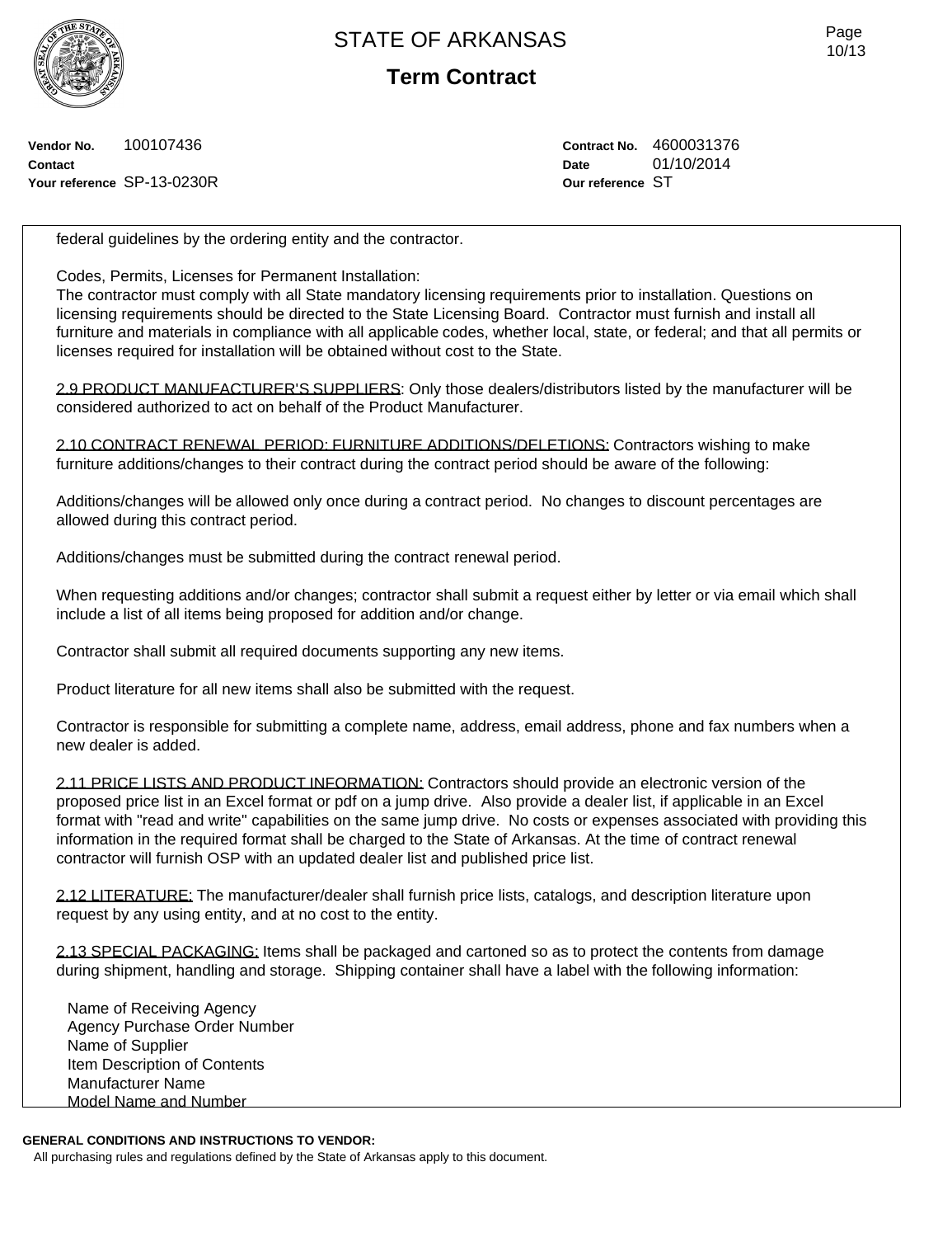**Term Contract**

Page 11/13

**Vendor No.** 100107436 **Contact Your reference** SP-13-0230R **Contract No.** 4600031376 **Date** 01/10/2014 **Our reference** ST

2.14 WARRANTY: Minimum acceptable warranty will be for a period of one year from the date of product acceptance by the ordering entity. Warranty shall cover defects in material and workmanship and shall cover all costs associated with the repair or replacement of defective items including labor, parts, transportation costs, travel time and expense, and any other costs associated with such repair or replacement.

If anytime during the first (1) year warranty period the product does not perform in accordance to manufacturer's specification, the successful contractor will be notified in writing. The contractor shall pick up the product at the contractor's expense, and replace with product that meets or exceeds prior assembled product. Should product performance remain unacceptable to ordering entity, entity may request a full return of the purchase price (including taxes).

2.15 ORDER CANCELLATION: Users of this contract are advised that orders (all or part) cancelled or returned after acceptance of requested merchandise will be subject to a restocking fee of ten percent (10%) of the invoice amount (not to exceed \$500.00 per order) plus return freight charges. The amount authorized for payment of return freight will, in no instance, be more than original delivery charges documented by carrier. These charges may be applied, at the option of the supplier, to those orders which have been accepted. Orders cancelled prior to shipment or acceptance by ordering entity from the manufacturer will not be assessed charges.

## **TERMS AND CONDITIONS**

1. GENERAL: All terms and conditions stated in the invitation for bid govern this contract

2. PRICES: Prices are firm and not subject to escalation, unless otherwise specified in the invitation for bid.

3. DISCOUNTS: All cash discounts offered will be taken if earned.

4. TAXES: Most state agencies must pay state sales tax. Before billing, the contractor should contact the ordering agency to find out if that agency must pay sales tax. Itemize state sales tax when applicable on invoices.

5. BRAND NAME REFERENCES: The contractor guarantees that the commodity delivered is the same as specified in the bid.

6. GUARANTY: All items delivered are to be newly manufactured, in first- class condition, latest model and design, including, where applicable, containers suitable for shipment and storage unless otherwise indicated in the bid invitation. The contractor guarantees that everything furnished hereunder will be free from defects in design, workmanship, and material; that if sold by drawing, sample or specification, it will conform thereto and will serve the function for which furnished. The contractor further guarantees that if the items furnished hereunder are to be installed by the contractor, such items will function properly when installed. The contractor also guarantees that all applicable laws have been complied with relating to construction, packaging, labeling, and registration. The contractor's obligations under this paragraph shall survive for a period of one year from the date of delivery, unless otherwise specified in the invitation for bid.

7. AWARD: This contract award does not authorize shipment. Shipment against this contract is authorized by the

## **GENERAL CONDITIONS AND INSTRUCTIONS TO VENDOR:**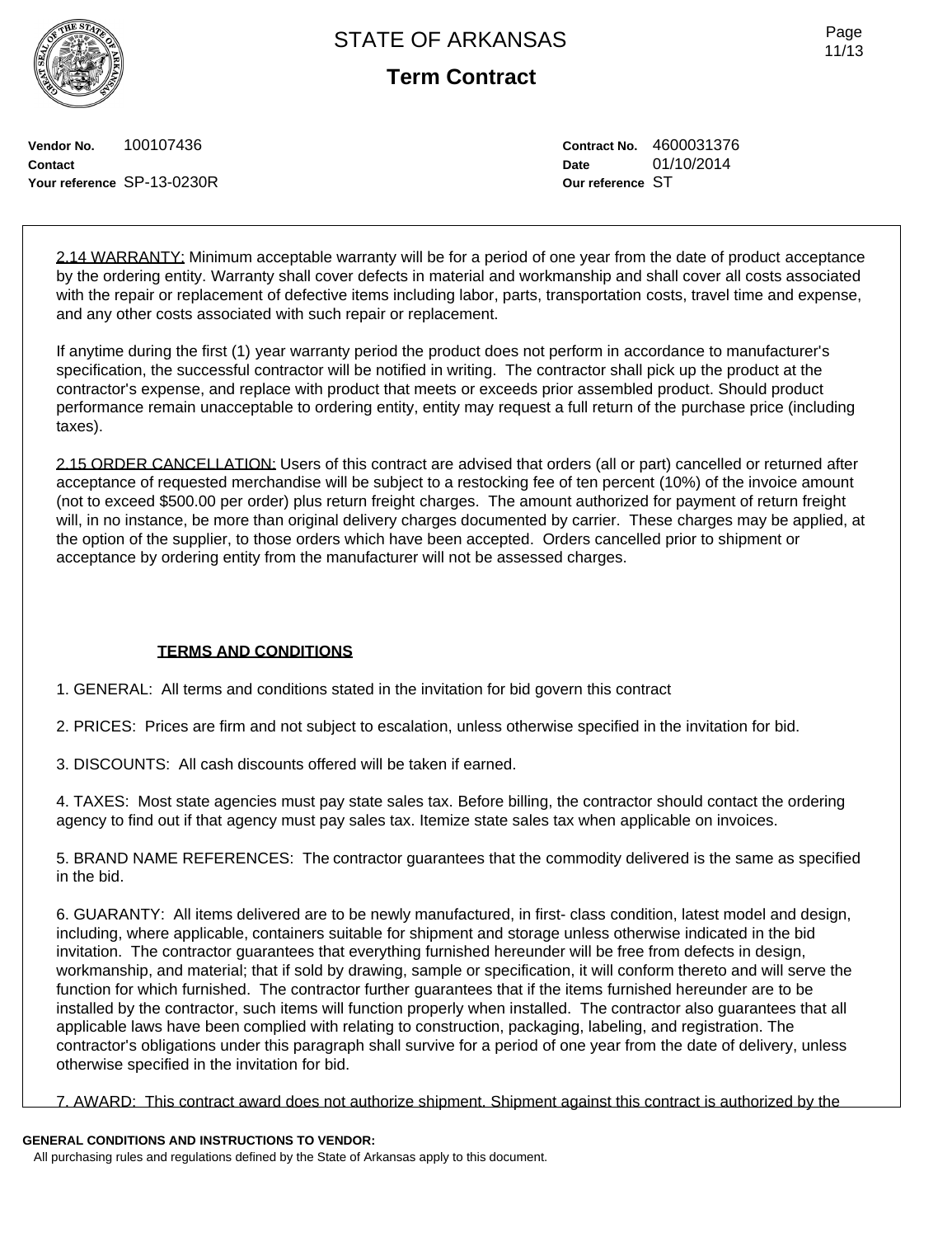**Term Contract**

**Vendor No.** 100107436 **Contact Your reference** SP-13-0230R **Contract No.** 4600031376 **Date** 01/10/2014 **Our reference** ST

receipt of a purchase order from the ordering agency. A written purchase order mailed or otherwise furnished to the contractor results in a binding obligation without further action by either party.

8. DELIVERY: The term of the contract is shown on the face of the contract award. The contractor is required to supply the state's needs during this term. The number of days required to place the commodity in the receiving agency's designated location under normal conditions is also shown. Consistent failure to meet delivery without a valid reason may cause removal from the bidders' list or suspension of eligibility for award.

9. BACK ORDERS OR DELAY IN DELIVERY: Back orders or failure to deliver within the time required may be default of the contract. The contractor must give written notice to the Office of State Procurement and ordering agency of the reason and the expected delivery date. If the reason is not acceptable, the contractor is in default. The Office of State Procurement has the right to extend delivery if reasons appear valid. If the date is not acceptable, the agency may buy elsewhere.

10. DELIVERY REQUIREMENTS: No substitutions or cancellations are permitted without written approval of the Office of State Procurement. Delivery shall be made during agency work hours only, 8:00 a.m. to 4:30 p.m., unless prior approval for other delivery has been obtained from the agency. Packing memoranda shall be enclosed with each shipment.

11. STORAGE: The ordering agency is responsible for storage if the contractor delivers within the time required and the agency cannot accept delivery.

12. DEFAULT: All commodities furnished will be subject to inspection and acceptance of the ordering agency after delivery. Default in promised delivery or failure to meet specifications authorizes the Office of State Procurement to cancel this contract or any portion of same and reasonably purchase commodities elsewhere and charge full increase, if any, in cost and handling to the defaulting contractor.

13. VARIATION IN QUANTITY: The state assumes no liability for commodities produced, processed or shipped in excess of the amount specified herein.

14. INVOICING: The contractor shall submit an itemized invoice showing the bid number and purchase request number when itemized in the invitation for bid. Invoices must be sent to "Invoice to" point shown on the purchase order.

15. STATE PROPERTY: Any specifications, drawing, technical information, dies, cuts, negatives, positives, data or any other commodity furnished to the contractor hereunder or in contemplation hereof or developed by the contractor for the use hereunder shall remain property of the state, be kept confidential, be used only as expressly authorized, and be returned at the contractor's expense to the F.O.B. point, properly identifying what is being returned.

16. ASSIGNMENT: This contract is not assignable nor the duties hereunder delegable by either party without the written consent of the other party to the contract.

17. OTHER REMEDIES: In addition to the remedies outlined herein, the contractor and the state have the right to pursue any other remedy permitted by law or in equity.

18. LACK OF FUNDS: The state may cancel this contract to the extent funds are no longer legally available for expenditures under this contract. Any delivered but unpaid for goods will be returned in normal condition to the

#### **GENERAL CONDITIONS AND INSTRUCTIONS TO VENDOR:**